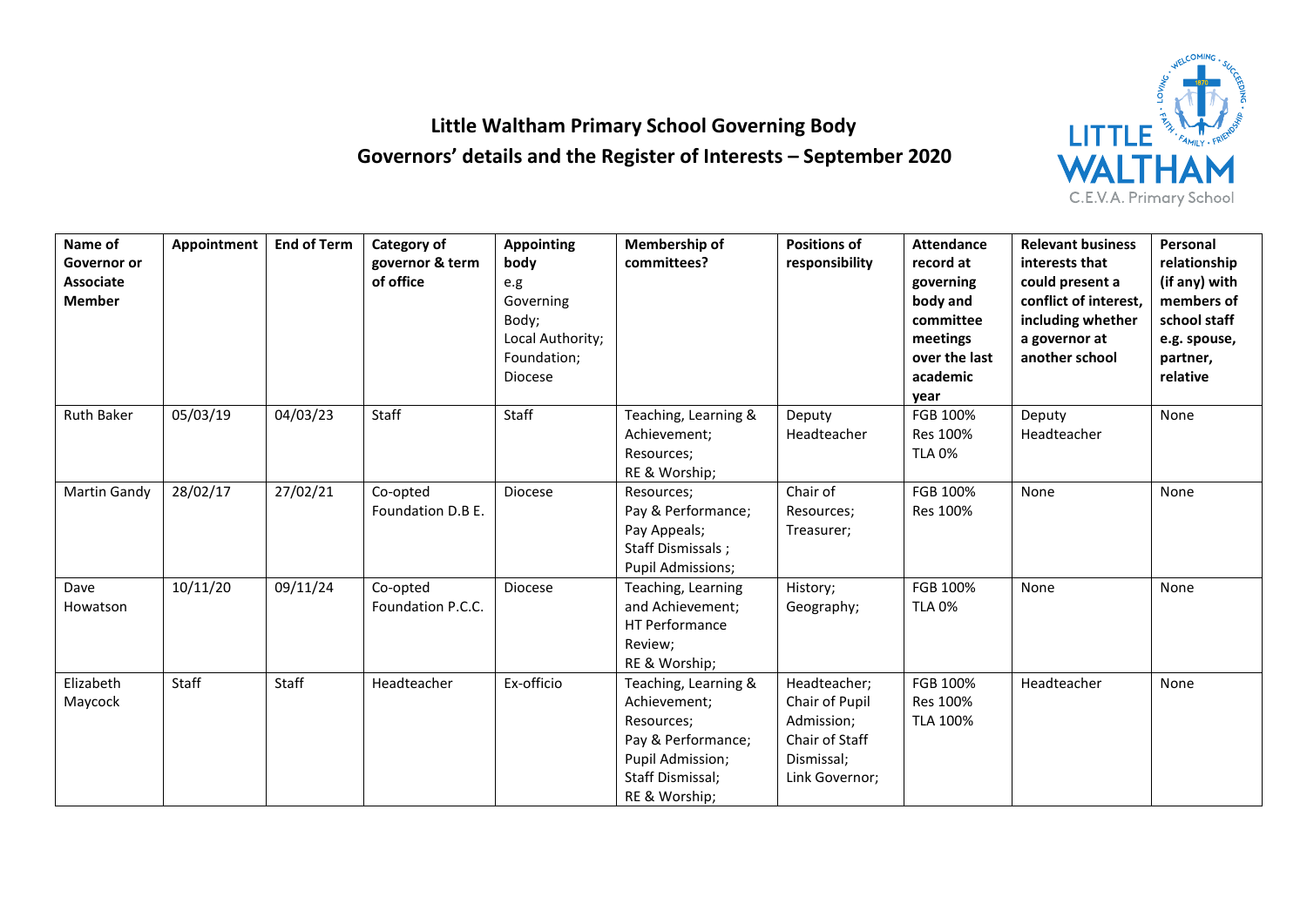| Diane Regan         | 20/03/17  | 19/03/21  | Co-opted<br>Foundation P.C.C.  | Diocese                 | Resources;<br>Pay Appeals;<br>Staff Dismissal;<br>RE & Worship;                                                                                                    | V Chair<br>Resources;<br>Health & Safety;<br>Early Years;                                                                                                                                     | FGB 100%<br>Res 100%             | Chair of Christians<br>In Entertainment           | None |
|---------------------|-----------|-----------|--------------------------------|-------------------------|--------------------------------------------------------------------------------------------------------------------------------------------------------------------|-----------------------------------------------------------------------------------------------------------------------------------------------------------------------------------------------|----------------------------------|---------------------------------------------------|------|
| Kirsty Rosam        | 12/01/18  | 11/01/22  | Parent                         | Governing Body          | Teaching, Learning &<br>Achievement;<br>Resources;<br>Pay and Performance;<br>Pay Appeals;<br>Pupil Discipline;                                                    | V Chair of<br>Governors;<br>Chair TLA;<br>Chair Pay<br>Appeals;<br>Safeguarding;<br>Gifted &<br>Talented;<br>Special<br>Educational<br>Needs;<br>Governor Visits;<br>Educational<br>Visits;   | FGB 100%<br>TLA 100%             | None                                              | None |
| Geoff Slide         | Clerk     | Clerk     | Clerk to<br>Governors          | Governing Body          | All Committees                                                                                                                                                     | Clerk                                                                                                                                                                                         | FGB 100%<br>Res 100%<br>TLA 100% | LA Clerking Agency                                | None |
| Rev Sandra<br>Sykes | Incumbent | Incumbent | Incumbent<br>Foundation P.C.C. | Diocese<br>(ex-officio) | RE & Worship;                                                                                                                                                      | RE;<br>HT Wellbeing;                                                                                                                                                                          | FGB 100%                         | None                                              | None |
| Jon Tredwell        | 16/02/18  | 15/02/22  | Co-opted<br>Foundation D.B.E.  | Diocese                 | Pay & Performance;<br>Teaching, Learning &<br>Achievement;<br>Resources;<br>HT Performance<br>Review;<br>Pupil Admission;<br>Pupil Discipline;<br>Staff Dismissal; | Chair of<br>Governors;<br>Chair of Pay &<br>Performance;<br>Chair of HT<br>Performance;<br>Review;<br>Chair of RE &<br>Worship;<br>Chair Pupil<br>Discipline;<br>Chair of Staff<br>Dismissal; | FGB 100%<br>Res 100%<br>TLA 100% | Trustee and Hon<br>Treasurer of<br>Felsted P.C.C. | None |